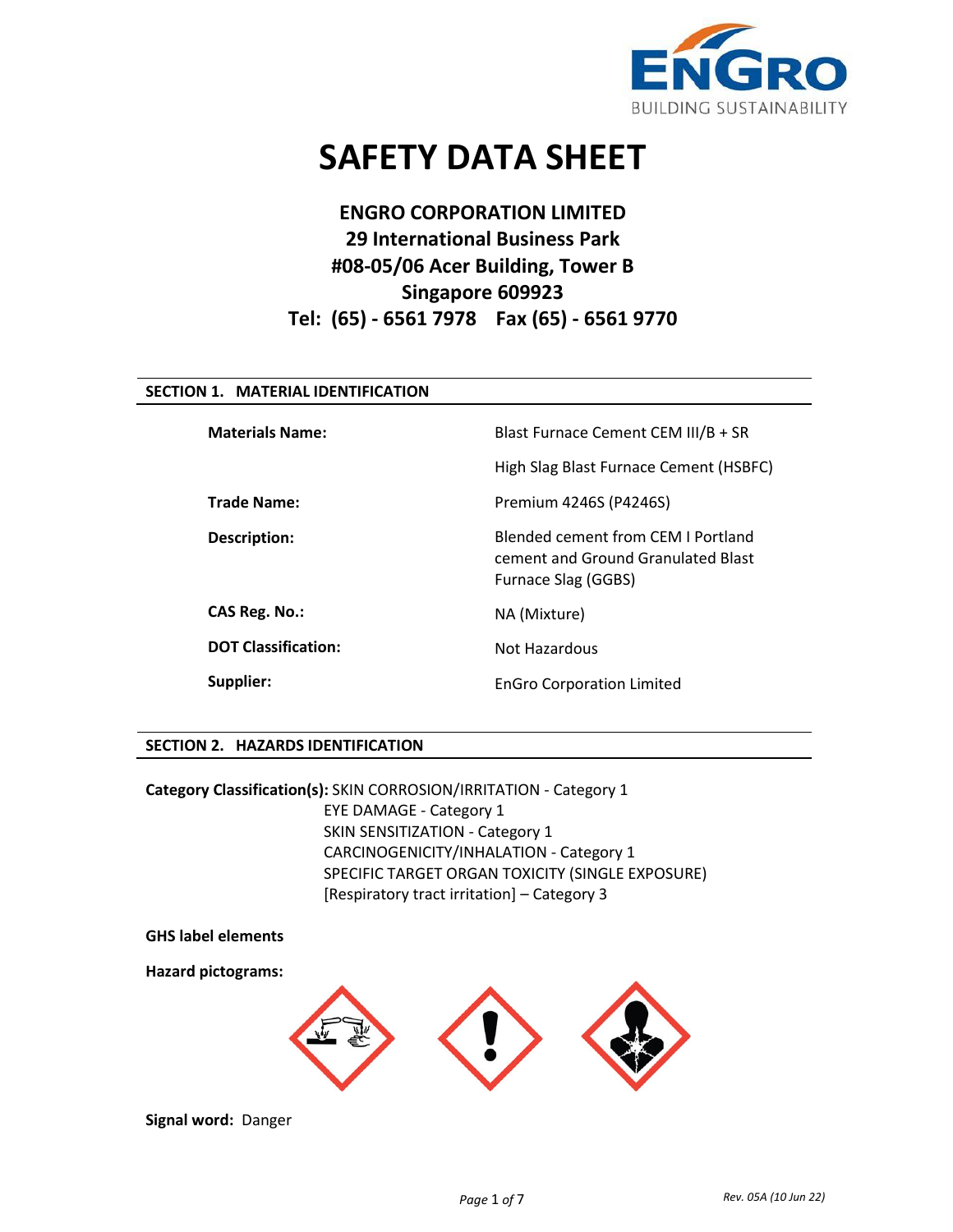

**Hazard statements:** Causes severe skin burns and eye damage. May cause an allergic skin reaction. May cause respiratory irritation. May cause cancer.

**Precautionary Statements:** Obtain special instructions before use. Do not handle until all safety precautions have been read and understood. Do not breathe dust. Wash clothing, face and hands thoroughly after handling. Contaminated work clothing must not be allowed out of the workplace. Wear eye protection, protective clothing and protective gloves.

# **SECTION 3. COMPOSITION / INFORMATION ON INGREDIENTS**

| Ingredient:                        | Portland Cement (CEM I)       |
|------------------------------------|-------------------------------|
| <b>Ingredient Sequence Number:</b> | 01                            |
| Percent:                           | 25-30                         |
| NIOSH (RTECS) Number:              | VV8770000                     |
| <b>CAS Number:</b>                 | 65997-15-1                    |
| <b>OSHA PEL:</b>                   | 10 mg/m <sup>3</sup> TDUST    |
| <b>ACGIH TLV:</b>                  | 10 mg/m $3$ TDUST             |
|                                    |                               |
| Ingredient:                        | Iron Blastfurnace Slag Powder |
| <b>Ingredient Sequence Number:</b> | 02                            |
| <b>Percent:</b>                    | 70-75                         |
| <b>NIOSH (RTECS) Number:</b>       | 1003369SL                     |
| <b>CAS Number:</b>                 | 65996-69-2                    |
| <b>OSHA PEL:</b>                   | $N/K$ (FPN)                   |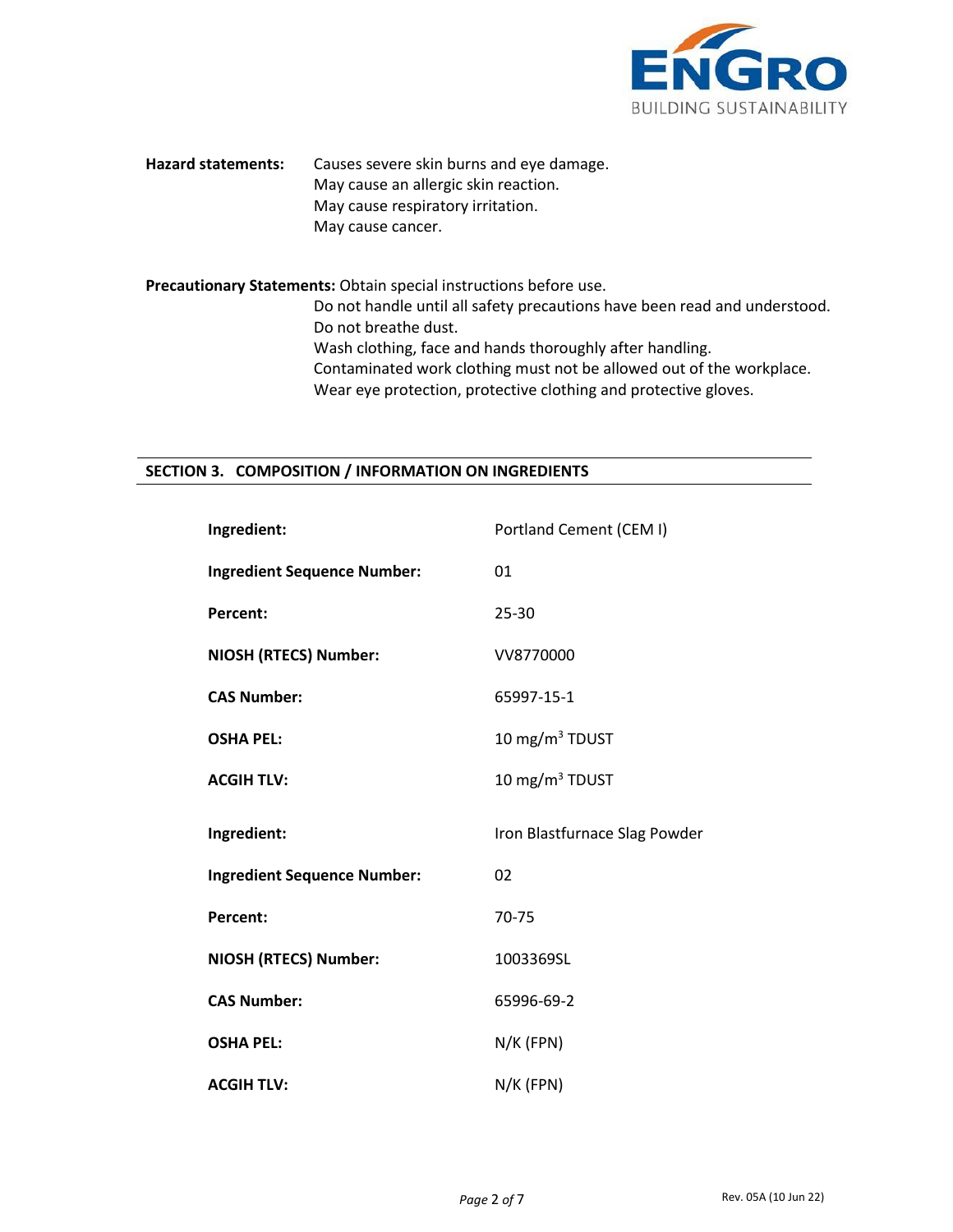

#### **SECTION 4. FIRST AID MEASURES**

#### **EMERGENCY AND FIRST AID PROCEDURES**

**Skin Contact**: Remove contaminated shoes and clothing. Rinse affected area with large amounts of water followed by washing the area with soap and water. Contact medical assistance if necessary.

**Eye Contact**: Immediately flush eyes, including under eye lids, with copious amounts of water until victim is transported to an emergency medical facility. *Contact the physician immediately! This material can cause corneal edema!*

**Inhalation**: Move the victim to fresh air. If breathing is difficult, give oxygen; if victim is not breathing, give artificial breathing. Contact medical assistance if necessary.

**Ingestion**:Never give anything by mouth to an unconscious or convulsing person. If ingested, have the conscious victim drink 4 to 8 oz. of milk or water. Contact the physician immediately.

**Note to Physician**:Ingestion of large amounts of cement is unlikely. However, to prevent reexposing the esophagus and the stomach, do not induce emesis or perform gastric lavage. Immediate dilution may prevent esophageal burns. For severe esophageal burns, consider esophagocopy within the first 24 hours. Neutralization with acidic agents is not advised because of the increased risk of exothermic burns. Water-mineral oil soaks may aid in the removal of hardened cement from the skin. Dried on cement is extremely difficult to remove; surgical debridement and possibly even skin grafting may be necessary. Consult an ophthalmologist for ocular burns. Consider topical mydriatic-cyclopelegics to guard against development for posterior synechiae and ciliary spasm.

| <b>Flash Point:</b>                          | Non-combustible                                             |
|----------------------------------------------|-------------------------------------------------------------|
| <b>Extinguishing Media:</b>                  | Media suitable for surrounding fire (FPN)                   |
| <b>Special Fire Fighting Procedures:</b>     | Use NIOSH / MSHA approved SCBA and full<br>protective (FPN) |
| <b>Unusual Fire &amp; Explosion Hazards:</b> | <b>None</b>                                                 |
| <b>Flammable Limits:</b>                     | N/A                                                         |
| <b>Lower Explosive Limit:</b>                | N/A                                                         |
| <b>Upper Explosive Limit:</b>                | N/A                                                         |

# **SECTION 5. FIRE-FIGHTING MEASURES**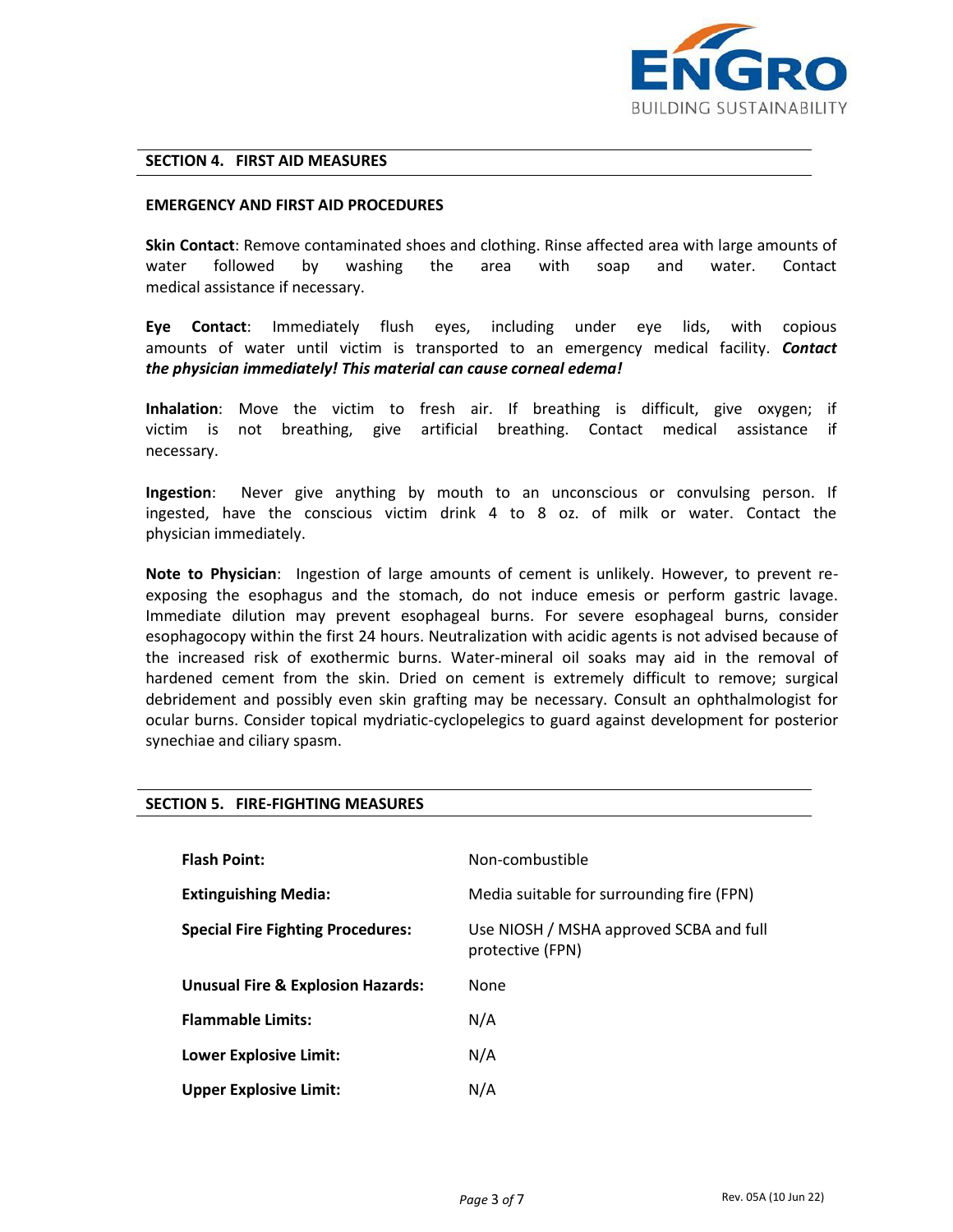

# **SECTION 6. ACCIDENTAL RELEASE MEASURES**

**Steps to be taken if material is released or spilled**: Use dry clean-up methods that do not disperse dust into the air. Avoid actions that cause dust to become airborne. Avoid inhalation of dust and contact with skin. Wear appropriate personal protective equipment. Scrape up wet material and place in an appropriate container. Allow the material to "dry" before disposal.

# **SECTION 7. HANDLING AND STORAGE**

| <b>Neutralizing Agent:</b>          | None specified by manufacturer                                                                                                                                                                                                  |
|-------------------------------------|---------------------------------------------------------------------------------------------------------------------------------------------------------------------------------------------------------------------------------|
| Precautions - Handling and Storing: | <b>None</b>                                                                                                                                                                                                                     |
| Housekeeping:                       | Avoid actions cause the cement to become<br>airborne during clean-up such as dry sweeping or<br>using compressed air. Use HEPA Vacuum or<br>thoroughly wet with water to clean-up dust. Use<br>PPE described in Section 8 below |

**Do not** store or handle near food and beverages or smoking materials

**Respirable dust** may be generated during processing, handling and storage. The personal protection and controls identified in Section 8 of SDS should be applied as appropriate

| <b>Respiratory Protection:</b>     | The use of a NIOSH/MSHA approved respirator is<br>recommended, based on airborne concentrations                                              |
|------------------------------------|----------------------------------------------------------------------------------------------------------------------------------------------|
| <b>Ventilation:</b>                | Local exhaust can be used to control airborne dust levels                                                                                    |
| <b>Protective Gloves:</b>          | Impervious gloves (FPN)                                                                                                                      |
| <b>Eye Protection:</b>             | ANSI approved chemical work goggles (FPN)                                                                                                    |
| <b>Other Protective Equipment:</b> | EMER eyewash & DLUGE SHWR meeting ANSI design<br>criteria (FPN). Use BARR creams, boots & clothing to<br>protect skin (SUPDAT)               |
| <b>Work Hygienic Practices:</b>    | Immediately after working with cement, shower with<br>soup & water, Precaution must be observed because<br>cement burns with little warning. |

# **SECTION 8. EXPOSURE CONTROLS / PERSONAL PROTECTION**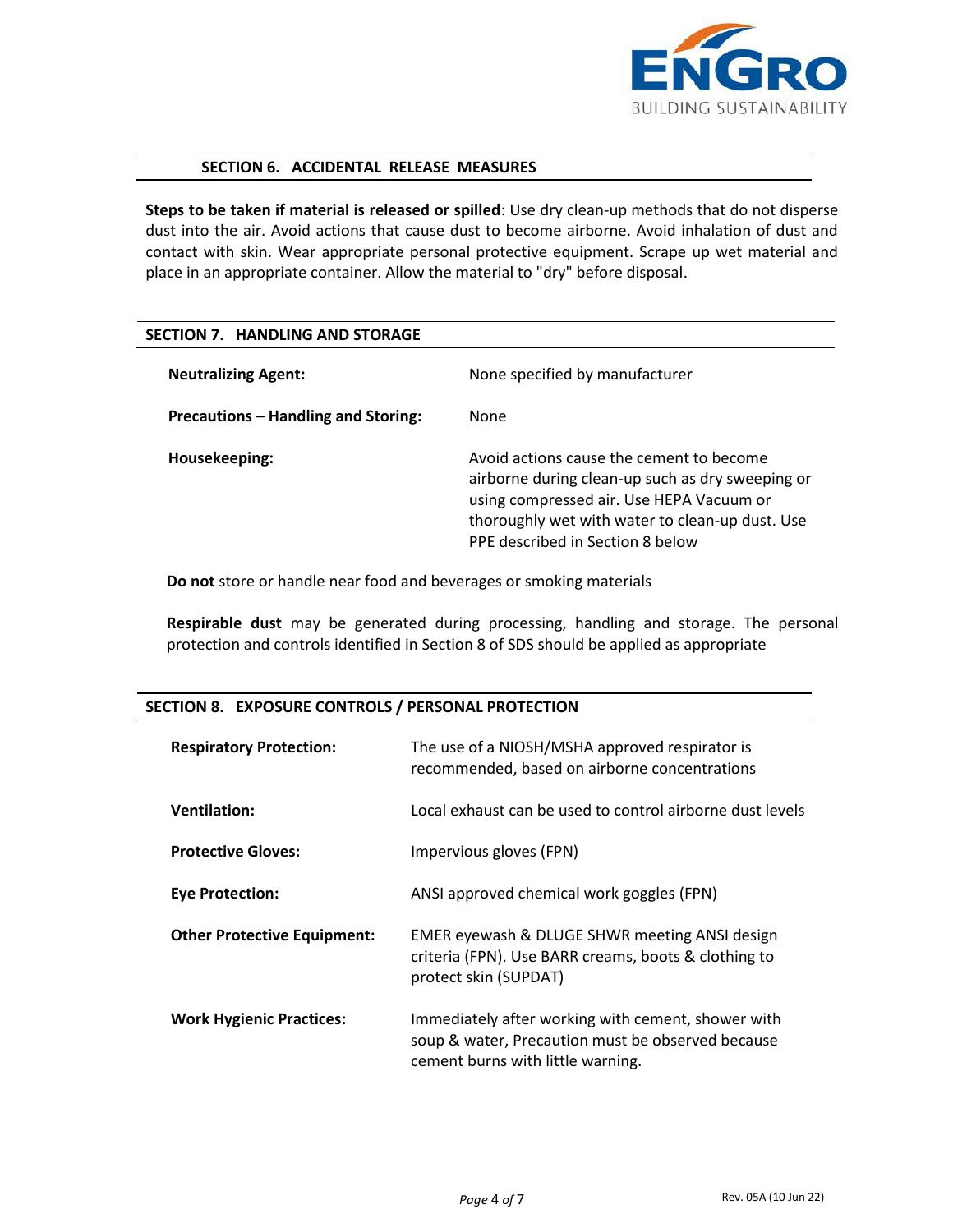

# **SECTION 9. PHYSICAL / CHEMICAL CHARACTERISTICS**

| <b>Boiling Point:</b>               | N/A                                |
|-------------------------------------|------------------------------------|
| Specific Gravity ( $H_2O = 1$ ):    | 2.90-2.95                          |
| Vapor Pressure (mmHg / 70ºF):       | N/A                                |
| Vapor Density (Air = $1$ ):         | N/A                                |
| <b>Evaporation Rate:</b>            | N/A                                |
| <b>Solubility in Water:</b>         | Slight (0.1-1.0%)                  |
| <b>Percent Volatiles by Volume:</b> | 0%                                 |
| <b>Appearance &amp; Odor:</b>       | Grey or light grey powder; no odor |

# **SECTION 10. STABILITY AND REACTIVITY**

| Stability:                                      | Stable              |
|-------------------------------------------------|---------------------|
| <b>Conditions to Avoid (Stability):</b>         | Keep dry until used |
| <b>Materials to Avoid:</b>                      | None                |
| <b>Conditions to Avoid (Poly):</b>              | Not relevant        |
| <b>Hazardous Decomposition/By-</b><br>products: | None                |
| <b>Hazardous Polymerization:</b>                | No.                 |

# **SECTION 11. TOXICOLOGICAL INFORMATION**

| LD50-LC50 Mixture:     | None Specified by manufacturer. |
|------------------------|---------------------------------|
| <b>Route of Entry:</b> | Inhalation, Skin and Ingestion  |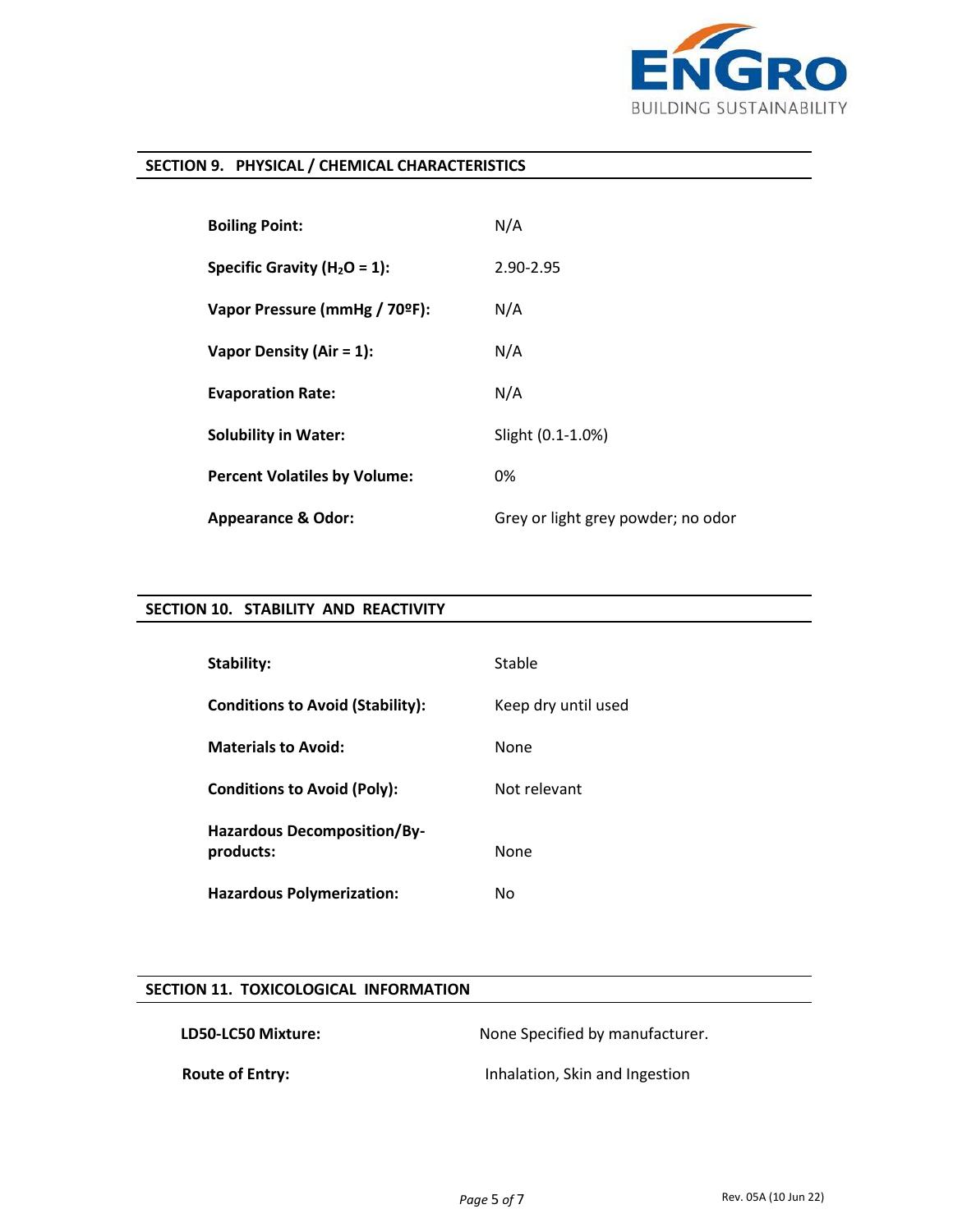

**Health Hazard (Acute and chronic)**:Portland cement is a nuisance dust and an irritant to skin, eyes and mucous membranes. Its principle health hazard occurs from the formation of alkaline calcium hydroxide (forming from the addition of water to Portland cement), and this material is abrasive and can burn the skin. Dry cement will not cause alkaline burns. Some individuals appear to tolerate brief contact with wet cement but others develop extensive skin burns.

Repeated or prolong skin exposure can cause dermatitis, including skin dryness, fissures, eczematous rashes and dystrophy of the nails. Extensive burns with dermal necrosis can occur. Allergic dermatitis may result from the presence of heavy metal such as chromium in the mixture.

Splashes into the eyes can cause corneal edema. Ingestion of the powder may cause burns in the esophagus and stomach. Chronic bronchitis may result from long term exposure. There are reports of x-ray changes without symptoms in cement workers exposed to Portland cement. Other studies showing x-rays changes with pulmonary symptoms are noted in workers exposed primarily to the silica-containing products in Portland cement.

**Signs and Symptoms of Exposure**:Inhalation symptoms include eye, nose and upper respiratory tract irritation, cough, expectoration, shortness of breath and wheezing. Within 12 to 48 hours after 1 to 6 hours exposures, first second and third degree burns may occur. There may be no obvious pain at the time of exposure. Allergic reactions and changes in x-rays are also sign of exposure.

**Medical Conditions Aggravated By Exposure**: Individuals with a sensitivity to hexachromium salts should avoid exposure. Individuals with chronic respiratory disorder or skin diseases should minimize exposure.

# **Listed as a Carcinogen/Potential Carcinogen**

|                                                                | Yes | <u>No</u> |
|----------------------------------------------------------------|-----|-----------|
| In the National Toxicology Program (NTP) Report on Carcinogens |     |           |
| In the International Agency for Research (IARC) Monographs     |     | x         |
| By the Occupational Safety and Health Administration (OSHA)    |     |           |

**Explanation Carcinogenicity:** Not relevant

# **SECTION 12. ECOLOGICAL INFORMATION**

For questions regarding Ecological information refer to contact information in Section 1.